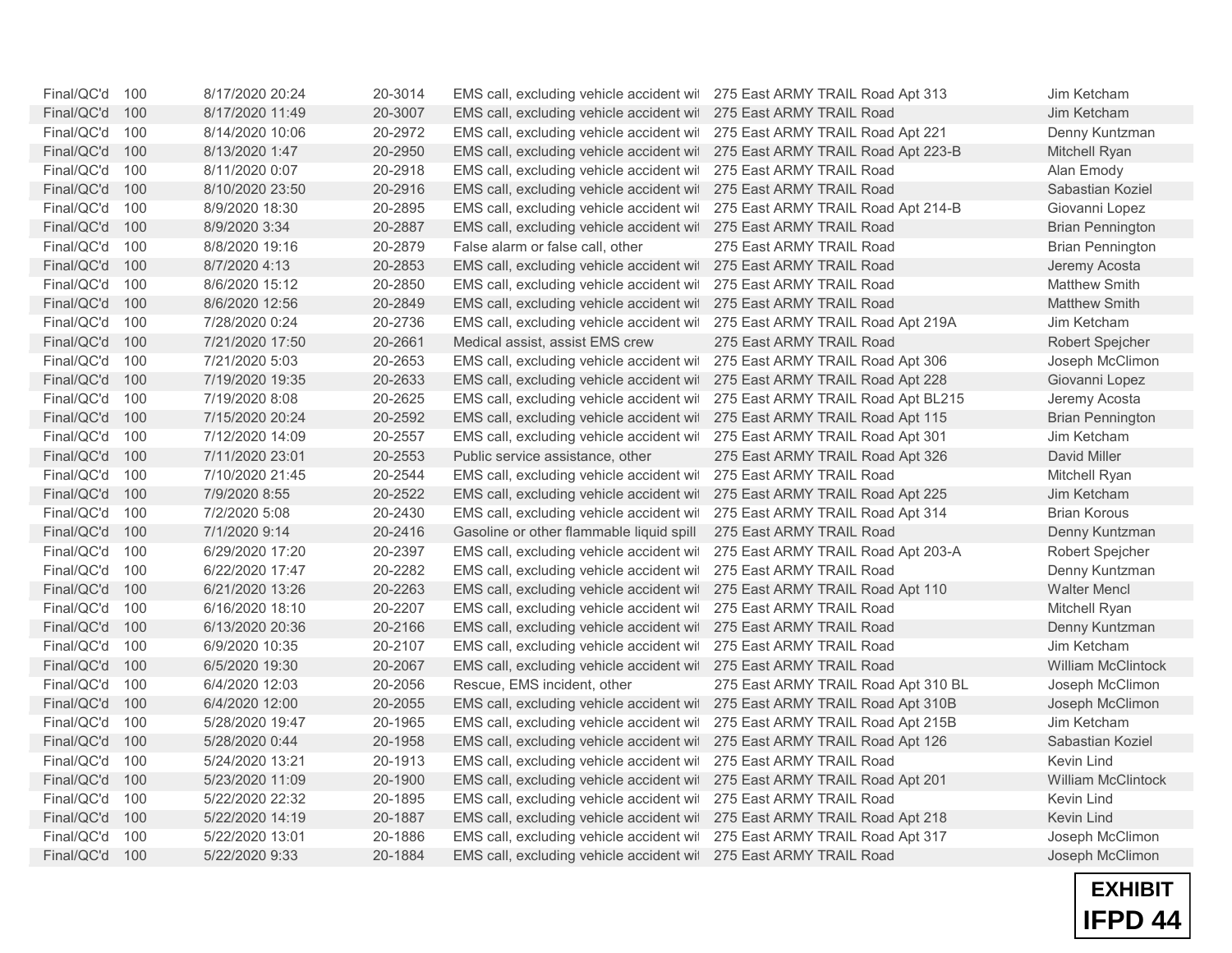| Final/QC'd 100   |     | 5/20/2020 7:18  | 20-1855 | EMS call, excluding vehicle accident wil 275 East ARMY TRAIL Road           |                                                                              | Denny Kuntzman            |
|------------------|-----|-----------------|---------|-----------------------------------------------------------------------------|------------------------------------------------------------------------------|---------------------------|
| Final/QC'd 100   |     | 5/14/2020 12:09 | 20-1774 | EMS call, excluding vehicle accident wil 275 East ARMY TRAIL Road           |                                                                              | Denny Kuntzman            |
| Final/QC'd       | 100 | 5/12/2020 16:03 | 20-1752 | EMS call, excluding vehicle accident wil 275 East ARMY TRAIL Road           |                                                                              | Robert Spejcher           |
| Final/QC'd       | 100 | 5/8/2020 21:05  | 20-1710 | EMS call, excluding vehicle accident wil 275 East ARMY TRAIL Road Apt 329   |                                                                              | Mitchell Ryan             |
| Final/QC'd       | 100 | 5/6/2020 7:50   | 20-1671 | EMS call, excluding vehicle accident wil 275 East ARMY TRAIL Road           |                                                                              | Zachary Gloodt            |
| Final/QC'd       | 100 | 5/6/2020 5:56   | 20-1670 | EMS call, excluding vehicle accident wil 275 East ARMY TRAIL Road Apt 326   |                                                                              | Jason Stimac              |
| Final/QC'd       | 100 | 5/4/2020 20:25  | 20-1654 | EMS call, excluding vehicle accident wil 275 East ARMY TRAIL Road Apt 211   |                                                                              | Jim Ketcham               |
| Final/QC'd       | 100 | 5/3/2020 2:42   | 20-1630 | EMS call, excluding vehicle accident wil 275 East ARMY TRAIL Road           |                                                                              | Denny Kuntzman            |
| Final/QC'd       | 100 | 5/1/2020 2:30   | 20-1607 | EMS call, excluding vehicle accident wil 275 East ARMY TRAIL Road Apt 328   |                                                                              | <b>William McClintock</b> |
| Final/QC'd       | 100 | 4/28/2020 10:57 | 20-1565 | EMS call, excluding vehicle accident wil 275 East ARMY TRAIL Road           |                                                                              | <b>Brian Pennington</b>   |
| Final/QC'd       | 100 | 4/28/2020 8:46  | 20-1563 | EMS call, excluding vehicle accident wil 275 East ARMY TRAIL Road           |                                                                              | <b>Brian Pennington</b>   |
| Final/QC'd       | 100 | 4/26/2020 11:20 | 20-1541 | EMS call, excluding vehicle accident wil 275 East ARMY TRAIL Road           |                                                                              | Mitchell Ryan             |
| Final/QC'd       | 100 | 4/24/2020 12:26 | 20-1523 | EMS call, excluding vehicle accident wil 275 East ARMY TRAIL Road           |                                                                              | Sabastian Koziel          |
| Final/QC'd       | 100 | 4/24/2020 9:25  | 20-1522 | EMS call, excluding vehicle accident wil 275 East ARMY TRAIL Road Apt 327   |                                                                              | <b>William McClintock</b> |
| Final/QC'd       | 100 | 4/22/2020 11:03 | 20-1508 | EMS call, excluding vehicle accident wil 275 East ARMY TRAIL Road           |                                                                              | <b>Brian Pennington</b>   |
| Final/QC'd       | 100 | 4/22/2020 9:53  | 20-1506 | EMS call, excluding vehicle accident wil 275 East ARMY TRAIL Road           |                                                                              | <b>Brian Pennington</b>   |
| Final/QC'd       | 100 | 4/18/2020 9:48  | 20-1465 | EMS call, excluding vehicle accident wii 275 East ARMY TRAIL Road Apt 316-1 |                                                                              | <b>William McClintock</b> |
| Final/QC'd       | 100 | 4/17/2020 9:15  | 20-1454 | EMS call, excluding vehicle accident wil 275 East ARMY TRAIL Road Apt 308-1 |                                                                              | <b>William McClintock</b> |
| Final/QC'd       | 100 | 4/12/2020 20:58 | 20-1409 | EMS call, excluding vehicle accident wil 275 East ARMY TRAIL Road Apt 101   |                                                                              | Zachary Gloodt            |
| Final/QC'd       | 100 | 4/11/2020 10:14 | 20-1391 | EMS call, excluding vehicle accident wil 275 East ARMY TRAIL Road Apt 203   |                                                                              | Denny Kuntzman            |
| Final/QC'd       | 100 | 4/1/2020 19:48  | 20-1296 | EMS call, excluding vehicle accident wil 275 East ARMY TRAIL Road Apt 309   |                                                                              | Kevin Lind                |
| Final/QC'd       | 100 | 3/31/2020 11:01 | 20-1281 | EMS call, excluding vehicle accident wil 275 East ARMY TRAIL Road           |                                                                              | Daniel Prokop             |
| Final/QC'd       | 100 | 3/30/2020 17:09 | 20-1271 | EMS call, excluding vehicle accident wil 275 East ARMY TRAIL Road           |                                                                              | Daniel Prokop             |
| Final/QC'd       | 100 | 3/30/2020 13:36 | 20-1267 | EMS call, excluding vehicle accident wil 275 East ARMY TRAIL Road           |                                                                              | Lou Lettenmair            |
| Final/QC'd       | 100 | 3/28/2020 8:28  | 20-1241 | EMS call, excluding vehicle accident wil 275 East ARMY TRAIL Road           |                                                                              | <b>William McClintock</b> |
| Final/QC'd       | 100 | 3/28/2020 6:18  | 20-1240 | EMS call, excluding vehicle accident wil                                    | 275 East ARMY TRAIL Road Apt 219                                             | Denny Kuntzman            |
| Final/QC'd       | 100 | 3/28/2020 4:36  | 20-1238 | EMS call, excluding vehicle accident wil 275 East ARMY TRAIL Road           |                                                                              | Kevin Lind                |
| Final/QC'd       | 100 | 3/15/2020 11:05 | 20-1065 | EMS call, excluding vehicle accident wil 275 East ARMY TRAIL Road Apt 105   |                                                                              | Mitchell Ryan             |
| Final/QC'd       | 100 | 3/14/2020 8:33  | 20-1047 | EMS call, excluding vehicle accident wil 275 East ARMY TRAIL Road           |                                                                              | Adam Bzdelik              |
| Final/QC'd       | 100 | 3/13/2020 19:22 | 20-1040 | EMS call, excluding vehicle accident wil 275 East ARMY TRAIL Road           |                                                                              | <b>William McClintock</b> |
| Final/QC'd       | 100 | 2/29/2020 2:43  | 20-0853 |                                                                             | EMS call, excluding vehicle accident wil 275 East ARMY TRAIL Road Apt 115 BL | <b>Brian Pennington</b>   |
| Final/QC'd       | 100 | 2/27/2020 7:31  | 20-0830 | EMS call, excluding vehicle accident wit                                    | 275 East ARMY TRAIL Road                                                     | John Paliga               |
| Final/QC'd       | 100 | 2/27/2020 7:19  | 20-0829 | EMS call, excluding vehicle accident wil 275 East ARMY TRAIL Road Apt 206   |                                                                              | John Paliga               |
| Final/QC'd       | 100 | 2/22/2020 7:20  | 20-0768 | EMS call, excluding vehicle accident wil                                    | 275 East ARMY TRAIL Road                                                     | Kevin Lind                |
| Final/QC'd       | 100 | 2/14/2020 8:29  | 20-0663 | Smoke detector activation, no fire - unir 275 East ARMY TRAIL Road          |                                                                              | Denny Kuntzman            |
| Final/QC'd       | 100 | 2/13/2020 14:03 | 20-0651 | EMS call, excluding vehicle accident wil 275 East ARMY TRAIL Road Apt 117   |                                                                              | <b>Brian Pennington</b>   |
| Final/QC'd       | 100 | 2/8/2020 20:19  | 20-0584 | EMS call, excluding vehicle accident wit                                    | 275 East ARMY TRAIL Road                                                     | Denny Kuntzman            |
| Final/QC'd       | 100 | 2/3/2020 11:41  | 20-0497 | EMS call, excluding vehicle accident wil                                    | 275 East ARMY TRAIL Road Apt 118                                             | William McClintock        |
| Final/QC'd       | 100 | 2/1/2020 12:30  | 20-0477 | EMS call, excluding vehicle accident wil 275 East ARMY TRAIL Road           |                                                                              | Joseph McClimon           |
| <b>NFIRS Exp</b> | 100 | 1/26/2020 1:18  | 20-0387 | EMS call, excluding vehicle accident wil 275 East ARMY TRAIL Road           |                                                                              | Robert Spejcher           |
| NFIRS Ext 100    |     | 1/24/2020 7:19  | 20-0360 | EMS call, excluding vehicle accident wil 275 East ARMY TRAIL Road           |                                                                              | Denny Kuntzman            |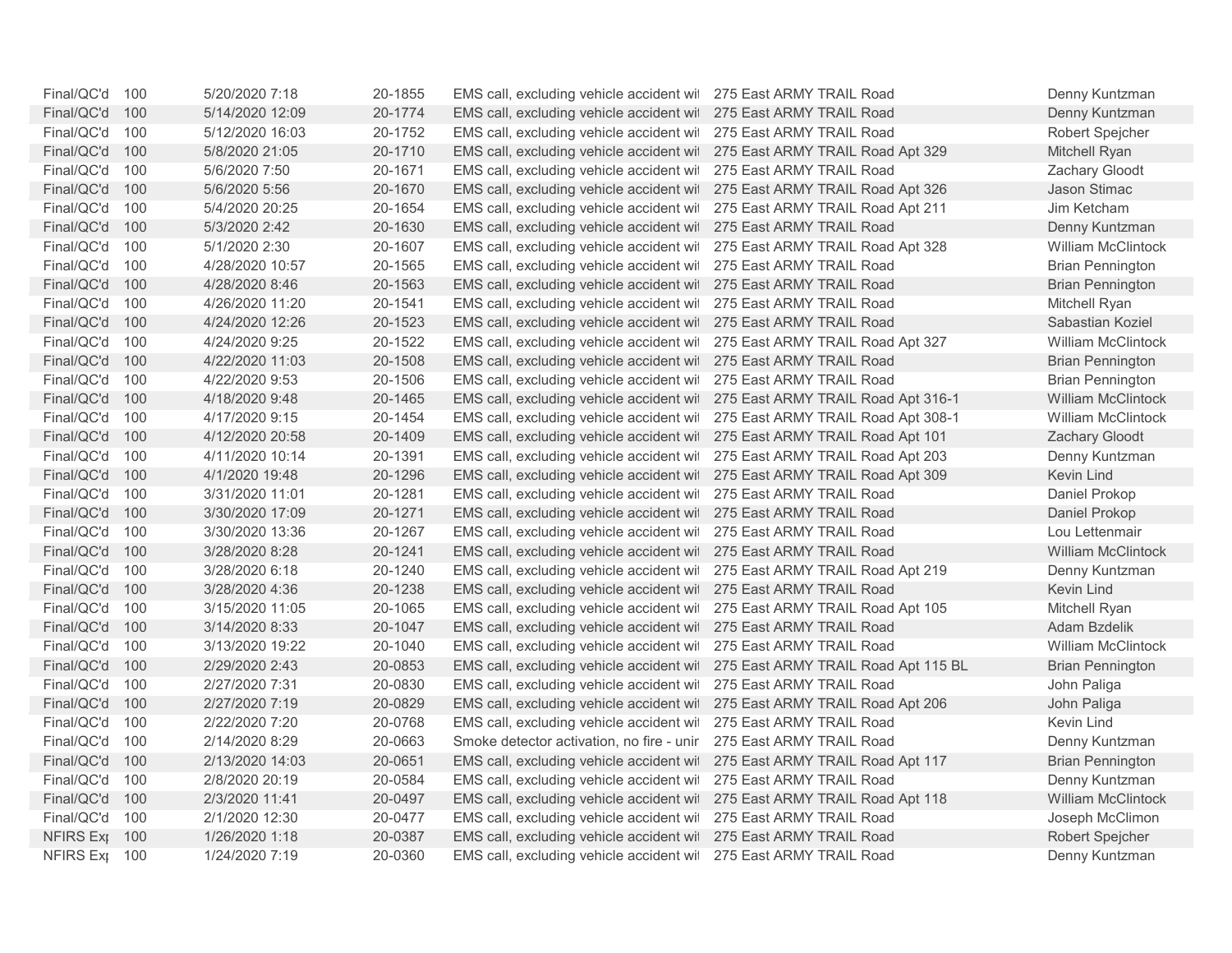| NFIRS Ext 100    |     | 1/23/2020 0:09   | 20-0345 | EMS call, excluding vehicle accident wil 275 East ARMY TRAIL Road Apt 218   |                                                                                 | Daniel Prokop             |
|------------------|-----|------------------|---------|-----------------------------------------------------------------------------|---------------------------------------------------------------------------------|---------------------------|
| NFIRS Ext 100    |     | 1/15/2020 8:03   | 20-0218 | EMS call, excluding vehicle accident wil 275 East ARMY TRAIL Road Apt 314-A |                                                                                 | John Paliga               |
| NFIRS Ext 100    |     | 1/10/2020 0:46   | 20-0135 | EMS call, excluding vehicle accident wil 275 East ARMY TRAIL Road           |                                                                                 | John Paliga               |
| NFIRS Exp        | 100 | 1/9/2020 13:48   | 20-0132 | EMS call, excluding vehicle accident wit                                    | 275 East ARMY TRAIL Road                                                        | John Paliga               |
| NFIRS Ext 100    |     | 1/2/2020 8:28    | 20-0018 |                                                                             | EMS call, excluding vehicle accident wil 275 East ARMY TRAIL Road Apt 228 BED A | Joseph McClimon           |
| <b>NFIRS Exp</b> | 100 | 1/1/2020 7:58    | 20-0007 | EMS call, excluding vehicle accident wil 275 East ARMY TRAIL Road Apt 126   |                                                                                 | Daniel Prokop             |
| Final/QC'd       | 100 | 12/29/2019 19:29 | 19-5555 | EMS call, excluding vehicle accident wil                                    | 275 East ARMY TRAIL Road                                                        | <b>William McClintock</b> |
| Final/QC'd       | 100 | 12/29/2019 17:57 | 19-5552 | Removal of victim(s) from stalled elevat                                    | 275 East ARMY TRAIL Road                                                        | <b>William McClintock</b> |
| Final/QC'd       | 100 | 12/26/2019 4:54  | 19-5490 |                                                                             | EMS call, excluding vehicle accident wil 275 East ARMY TRAIL Road Apt 225 BED 2 | Joseph McClimon           |
| Final/QC'd       | 100 | 12/23/2019 6:19  | 19-5460 | EMS call, excluding vehicle accident with                                   | 275 East ARMY TRAIL Road Apt 225                                                | <b>William McClintock</b> |
| Final/QC'd       | 100 | 12/21/2019 8:51  | 19-5429 | EMS call, excluding vehicle accident wil                                    | 275 East ARMY TRAIL Road                                                        | Jim Ketcham               |
| Final/QC'd       | 100 | 12/17/2019 12:18 | 19-5370 | EMS call, excluding vehicle accident wil                                    | 275 East ARMY TRAIL Road Apt 214                                                | John Paliga               |
| Final/QC'd       | 100 | 12/17/2019 0:08  | 19-5361 | EMS call, excluding vehicle accident wil                                    | 275 East ARMY TRAIL Road Apt 225B                                               | Joseph McClimon           |
| Final/QC'd       | 100 | 12/15/2019 13:27 | 19-5332 | Removal of victim(s) from stalled elevat                                    | 275 East ARMY TRAIL Road                                                        | Jim Ketcham               |
| Final/QC'd       | 100 | 12/11/2019 6:22  | 19-5276 | EMS call, excluding vehicle accident wil                                    | 275 East ARMY TRAIL Road Apt 203 BED 3                                          | <b>William McClintock</b> |
| Final/QC'd       | 100 | 12/8/2019 11:34  | 19-5237 | EMS call, excluding vehicle accident wil                                    | 275 East ARMY TRAIL Road Apt 204-3                                              | <b>William McClintock</b> |
| Final/QC'd       | 100 | 12/1/2019 11:39  | 19-5143 | Defective elevator, no occupants                                            | 275 East ARMY TRAIL Road                                                        | Denny Kuntzman            |
| Final/QC'd       | 100 | 11/28/2019 23:35 | 19-5127 | EMS call, excluding vehicle accident will                                   | 275 East ARMY TRAIL Road                                                        | Denny Kuntzman            |
| Final/QC'd       | 100 | 11/22/2019 6:01  | 19-5016 | EMS call, excluding vehicle accident wil                                    | 275 East ARMY TRAIL Road Apt 228 BL                                             | Thomas Takoy              |
| Final/QC'd       | 100 | 11/21/2019 18:24 | 19-5012 | EMS call, excluding vehicle accident wil                                    | 275 East ARMY TRAIL Road                                                        | Jim Ketcham               |
| Final/QC'd       | 100 | 11/20/2019 6:06  | 19-4987 | EMS call, excluding vehicle accident wit                                    | 275 East ARMY TRAIL Road Apt 211                                                | Sabastian Koziel          |
| Final/QC'd       | 100 | 11/19/2019 8:46  | 19-4979 | EMS call, excluding vehicle accident wil 275 East ARMY TRAIL Road Apt 216   |                                                                                 | <b>William McClintock</b> |
| Final/QC'd       | 100 | 11/18/2019 4:11  | 19-4968 | False alarm or false call, other                                            | 275 East ARMY TRAIL Road                                                        | Sabastian Koziel          |
| Final/QC'd       | 100 | 11/11/2019 12:57 | 19-4888 | EMS call, excluding vehicle accident wil                                    | 275 East ARMY TRAIL Road Apt 203                                                | <b>William McClintock</b> |
| Final/QC'd       | 100 | 11/8/2019 7:31   | 19-4834 | EMS call, excluding vehicle accident wil                                    | 275 East ARMY TRAIL Road Apt 214                                                | Daniel Prokop             |
| Final/QC'd       | 100 | 11/8/2019 7:32   | 19-4833 | EMS call, excluding vehicle accident wil                                    | 275 East ARMY TRAIL Road Apt 216                                                | Denny Kuntzman            |
| Final/QC'd       | 100 | 11/6/2019 9:52   | 19-4810 | EMS call, excluding vehicle accident wil                                    | 275 East ARMY TRAIL Road Apt 210B                                               | Allen Stough              |
| Final/QC'd       | 100 | 11/6/2019 3:45   | 19-4807 |                                                                             | EMS call, excluding vehicle accident wil 275 East ARMY TRAIL Road Apt 225A BL   | <b>William McClintock</b> |
| Final/QC'd       | 100 | 11/2/2019 15:11  | 19-4755 | EMS call, excluding vehicle accident wil 275 East ARMY TRAIL Road Apt 216B  |                                                                                 | Daniel Prokop             |
| Final/QC'd       | 100 | 10/27/2019 7:53  | 19-4671 | EMS call, excluding vehicle accident wil 275 East ARMY TRAIL Road Apt 124B  |                                                                                 | Zachary Gloodt            |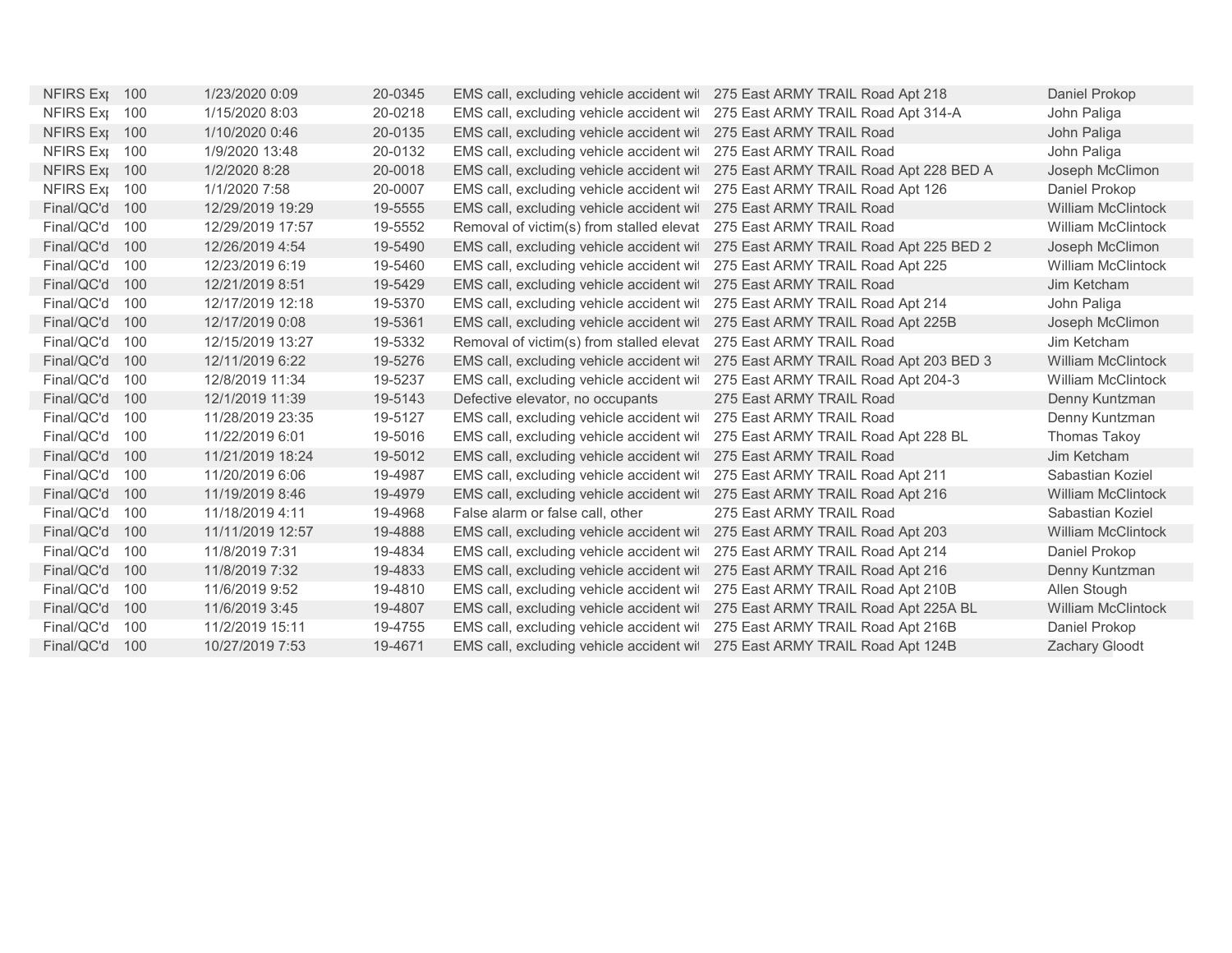# Alarm Date Between (01/01/2018) And (08/01/2019)

 $"$  and

and Street Name = "ARMY TRAIL Address Number =  $"275"$ 

| Incident-Exp#             | Alm Date   | Alm Time Location                       |  |  |     | Incident Type |                                 |  |
|---------------------------|------------|-----------------------------------------|--|--|-----|---------------|---------------------------------|--|
| 18-0000013-000            | 01/01/2018 | 10:17:27 275 E ARMY TRAIL RD / ALDE     |  |  |     |               | 321 EMS call, excluding vehicle |  |
| 18-0000089-000 01/05/2018 |            | 03:50:18 275 E ARMY TRAIL RD /ALDE      |  |  |     |               | 321 EMS call, excluding vehicle |  |
| 18-0000116-000            | 01/06/2018 | 18:14:40 275 E ARMY TRAIL RD / ALDE     |  |  |     |               | 321 EMS call, excluding vehicle |  |
| 18-0000147-000            | 01/08/2018 | 03:45:34 275 E ARMY TRAIL RD /ALDE      |  |  |     |               | 321 EMS call, excluding vehicle |  |
| 18-0000215-000            | 01/12/2018 | 06:32:16 275 E ARMY TRAIL RD /ALDE      |  |  |     |               | 321 EMS call, excluding vehicle |  |
| 18-0000266-000 01/15/2018 |            | 06:41:47 275 E ARMY TRAIL RD / ALDE     |  |  |     |               | 321 EMS call, excluding vehicle |  |
| 18-0000278-000            | 01/15/2018 | 23:09:14 275 E ARMY TRAIL RD / ALDE     |  |  |     |               | 321 EMS call, excluding vehicle |  |
| 18-0000279-000            | 01/16/2018 | 00:42:31 275 E ARMY TRAIL RD /ALDE      |  |  |     |               | 321 EMS call, excluding vehicle |  |
| 18-0000414-000 01/25/2018 |            | 17:18:54 275 E ARMY TRAIL RD / ALDE     |  |  | 321 |               | EMS call, excluding vehicle     |  |
| 18-0000438-000            | 01/27/2018 | 10:16:16 275 E ARMY TRAIL RD / ALDE     |  |  |     |               | 321 EMS call, excluding vehicle |  |
| 18-0000445-000            | 01/27/2018 | 23:11:03 275 E ARMY TRAIL RD / ALDE     |  |  |     |               | 321 EMS call, excluding vehicle |  |
| 18-0000466-000            | 01/29/2018 | 03:46:05 275 E ARMY TRAIL RD /ALDE      |  |  |     |               | 321 EMS call, excluding vehicle |  |
| 18-0000487-000 01/31/2018 |            | 00:31:45 275 E ARMY TRAIL RD /ALDE      |  |  |     |               | 321 EMS call, excluding vehicle |  |
| 18-0000525-000 02/02/2018 |            | 12:10:10 275 E ARMY TRAIL RD / ALDE     |  |  |     |               | 321 EMS call, excluding vehicle |  |
| 18-0000538-000 02/03/2018 |            | $08:25:07$ 275 E ARMY TRAIL RD $/$ ALDE |  |  |     |               | 321 EMS call, excluding vehicle |  |
| 18-0000734-000 02/18/2018 |            | 14:39:30 275 E ARMY TRAIL RD / ALDE     |  |  |     |               | 321 EMS call, excluding vehicle |  |
| $18 - 0000744 - 000$      | 02/19/2018 | 10:04:56 275 E ARMY TRAIL RD / ALDE     |  |  | 321 |               | EMS call, excluding vehicle     |  |
| 18-0000781-000            | 02/21/2018 | 03:08:27 275 E ARMY TRAIL RD /ALDE      |  |  | 321 |               | EMS call, excluding vehicle     |  |
| 18-0000803-000            | 02/22/2018 | 18:19:57 275 E ARMY TRAIL RD /ALDE      |  |  |     |               | 321 EMS call, excluding vehicle |  |
| 18-0000899-000 03/01/2018 |            | 18:05:56 275 E ARMY TRAIL RD / ALDE     |  |  | 321 |               | EMS call, excluding vehicle     |  |
| 18-0001030-000 03/12/2018 |            | $11:46:48$ 275 E ARMY TRAIL RD /ALDE    |  |  |     |               | 321 EMS call, excluding vehicle |  |
| 18-0001101-000            | 03/16/2018 | 13:38:37 275 E ARMY TRAIL RD /ALDE      |  |  |     |               | 321 EMS call, excluding vehicle |  |
| 18-0001107-000            | 03/16/2018 | 19:21:06 275 E ARMY TRAIL RD / ALDE     |  |  |     |               | 321 EMS call, excluding vehicle |  |
| 18-0001125-000            | 03/18/2018 | 20:38:20 275 E ARMY TRAIL RD / ALDE     |  |  |     |               | 321 EMS call, excluding vehicle |  |
| 18-0001271-000            | 03/30/2018 | 16:15:23 275 E ARMY TRAIL RD /ALDE      |  |  |     |               | 321 EMS call, excluding vehicle |  |
| 18-0001282-000            | 03/31/2018 | 14:38:38 275 E ARMY TRAIL RD /BL A      |  |  |     |               | 321 EMS call, excluding vehicle |  |
| 18-0001310-000            | 04/02/2018 | 09:36:38 275 E ARMY TRAIL RD /ALDE      |  |  |     |               | 745 Alarm system activation, no |  |
| 18-0001320-000            | 04/02/2018 | 23:59:30 275 E ARMY TRAIL RD / ALDE     |  |  |     |               | 321 EMS call, excluding vehicle |  |
| 18-0001331-000            | 04/03/2018 | 18:03:42 275 E ARMY TRAIL RD /ALDE      |  |  |     |               | 321 EMS call, excluding vehicle |  |
| 18-0001352-000            | 04/05/2018 | 13:46:15 275 E ARMY TRAIL RD / ALDE     |  |  |     |               | 321 EMS call, excluding vehicle |  |
| 18-0001392-000            | 04/08/2018 | $01:10:25$ 275 E ARMY TRAIL RD /ALDE    |  |  | 321 |               | EMS call, excluding vehicle     |  |
| 18-0001420-000            | 04/10/2018 | 13:36:30 275 E ARMY TRAIL RD /ALDE      |  |  |     |               | 321 EMS call, excluding vehicle |  |
| 18-0001477-000            | 04/15/2018 | 11:39:53 275 E ARMY TRAIL RD /ALDE      |  |  |     |               | 321 EMS call, excluding vehicle |  |
| $18 - 0001511 - 000$      | 04/17/2018 | 09:34:43 275 E ARMY TRAIL RD / ALDE     |  |  |     |               | 321 EMS call, excluding vehicle |  |
| 18-0001515-000            | 04/17/2018 | 11:34:11 275 E ARMY TRAIL RD /ALDE      |  |  |     |               | 321 EMS call, excluding vehicle |  |
| 18-0001550-000            | 04/20/2018 | 10:37:59 275 E ARMY TRAIL RD /ALDE      |  |  |     |               | 321 EMS call, excluding vehicle |  |
| 18-0001650-000            | 04/27/2018 | 15:14:58 275 E ARMY TRAIL RD /ALDE      |  |  |     |               | 321 EMS call, excluding vehicle |  |
| 18-0001660-000            | 04/28/2018 | 15:19:36 275 E ARMY TRAIL RD /ALDE      |  |  |     |               | 321 EMS call, excluding vehicle |  |
| 18-0001678-000            | 04/29/2018 | 20:07:47 275 E ARMY TRAIL RD /121       |  |  |     |               | 321 EMS call, excluding vehicle |  |
| $18 - 0001737 - 000$      | 05/03/2018 | 16:46:22 275 E ARMY TRAIL RD / ALDE     |  |  |     |               | 321 EMS call, excluding vehicle |  |
| 18-0001896-000            | 05/15/2018 | 15:41:04 275 E ARMY TRAIL RD / ALDE     |  |  |     |               | 321 EMS call, excluding vehicle |  |
| 18-0002027-000 05/24/2018 |            | 17:40:24 275 E ARMY TRAIL RD            |  |  |     |               | 321 EMS call, excluding vehicle |  |

 $\,$   $\,$   $\,$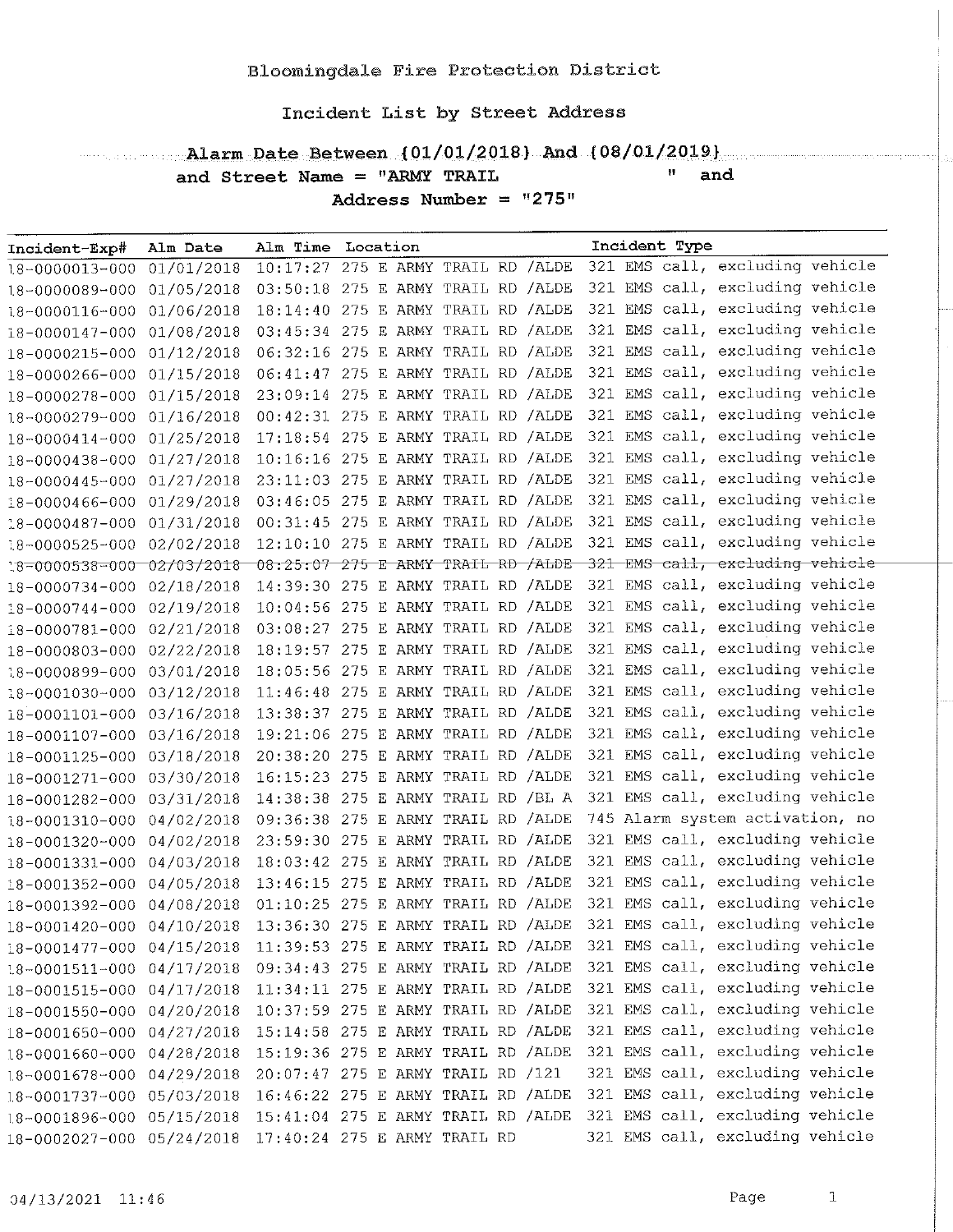### $\blacksquare$  Alarm Date Between  $\{01/01/2018\}$  And  $\{08/01/2019\}$ and Street Name = "ARMY TRAIL  $^{\prime\prime}$  and

Address Number =  $"275"$ 

| Incident-Exp#             | Alm Date   | Alm Time Location                   |  |  | Incident Type                    |
|---------------------------|------------|-------------------------------------|--|--|----------------------------------|
| 18-0002059-000            | 05/26/2018 | 16:01:38 275 E ARMY TRAIL RD /ALDE  |  |  | 321 EMS call, excluding vehicle  |
| 18-0002118-000            | 05/30/2018 | 12:57:17 275 E ARMY TRAIL RD /ALDE  |  |  | 320 Emergency medical service, o |
| 18-0002211-000            | 06/05/2018 | 08:41:40 275 E ARMY TRAIL RD /ALDE  |  |  | 321 EMS call, excluding vehicle  |
| 18-0002240-000            | 06/06/2018 | 20:54:52 275 E ARMY TRAIL RD /ALDE  |  |  | 321 EMS call, excluding vehicle  |
| 18-0002245-000            | 06/07/2018 | 10:09:31 275 E ARMY TRAIL RD /ALDE  |  |  | 700 False alarm or false call, O |
| 18-0002307-000            | 06/11/2018 | 19:28:00 275 E ARMY TRAIL RD /ALDE  |  |  | 321 EMS call, excluding vehicle  |
| 18-0002443-000            | 06/22/2018 | 08:50:25 275 E ARMY TRAIL RD /ALDE  |  |  | 321 EMS call, excluding vehicle  |
| 18-0002466-000            | 06/24/2018 | 03:14:07 275 E ARMY TRAIL RD /ALDE  |  |  | 321 EMS call, excluding vehicle  |
| 18-0002473-000            | 06/24/2018 | 17:26:15 275 E ARMY TRAIL RD / ALDE |  |  | 321 EMS call, excluding vehicle  |
| 18-0002497-000 06/26/2018 |            | 11:23:05 275 E ARMY TRAIL RD /ALDE  |  |  | 321 EMS call, excluding vehicle  |
| 18-0002504-000            | 06/26/2018 | 14:57:26 275 E ARMY TRAIL RD /ALDE  |  |  | 321 EMS call, excluding vehicle  |
| 18-0002580-000            | 07/01/2018 | 15:57:01 275 E ARMY TRAIL RD /ALDE  |  |  | 321 EMS call, excluding vehicle  |
| 18-0002594-000 07/02/2018 |            | 14:23:06 275 E ARMY TRAIL RD /ALDE  |  |  | 321 EMS call, excluding vehicle  |
| 18-0002622-000 07/04/2018 |            | 11:12:18 275 E ARMY TRAIL RD / ALDE |  |  | 321 EMS call, excluding vehicle  |
| $18 - 0002625 - 000$      | 07/04/2018 | 13:39:20 275 E ARMY TRAIL RD / ALDE |  |  | 555 Defective elevator, no occup |
| 18-0002722-000            | 07/10/2018 | 03:50:06 275 E ARMY TRAIL RD /ALDE  |  |  | 321 EMS call, excluding vehicle  |
| 18-0002727-000 07/10/2018 |            | 15:39:05 275 E ARMY TRAIL RD /BL A  |  |  | 700 False alarm or false call, O |
| 18-0002797-000            | 07/14/2018 | 22:24:46 275 E ARMY TRAIL RD /ALDE  |  |  | 321 EMS call, excluding vehicle  |
| 18-0002865-000            | 07/20/2018 | 03:41:42 275 E ARMY TRAIL RD /ALDE  |  |  | 700 False alarm or false call, O |
| 18-0002867-000            | 07/20/2018 | 08:16:29 275 E ARMY TRAIL RD / ALDE |  |  | 321 EMS call, excluding vehicle  |
| 18-0002996-000 07/30/2018 |            | 01:44:48 275 E ARMY TRAIL RD /ALDE  |  |  | 321 EMS call, excluding vehicle  |
| 18-0003043-000 08/03/2018 |            | 01:53:15 275 E ARMY TRAIL RD /ALDE  |  |  | 320 Emergency medical service, o |
| 18-0003059-000            | 08/04/2018 | 08:56:19 275 E ARMY TRAIL RD /ALDE  |  |  | 321 EMS call, excluding vehicle  |
| 18-0003072-000 08/05/2018 |            | 12:42:00 275 E ARMY TRAIL RD /ALDE  |  |  | 321 EMS call, excluding vehicle  |
| 18-0003150-000            | 08/12/2018 | 00:47:33 275 E ARMY TRAIL RD / ALDE |  |  | 321 EMS call, excluding vehicle  |
| 18-0003243-000            | 08/20/2018 | 07:30:49 275 E ARMY TRAIL RD /ALDE  |  |  | 321 EMS call, excluding vehicle  |
| 18-0003253-000 08/20/2018 |            | 19:38:06 275 E ARMY TRAIL RD /ALDE  |  |  | 321 EMS call, excluding vehicle  |
| 18-0003395-000 08/31/2018 |            | 06:21:13 275 E ARMY TRAIL RD /ALDE  |  |  | 321 EMS call, excluding vehicle  |
| 18-0003408-000 09/01/2018 |            | 01:52:48 275 E ARMY TRAIL RD /ALDE  |  |  | 321 EMS call, excluding vehicle  |
| 18-0003480-000 09/06/2018 |            | 05:04:37 275 E ARMY TRAIL RD /ALDE  |  |  | 321 EMS call, excluding vehicle  |
| 18-0003559-000 09/13/2018 |            | 05:41:23 275 E ARMY TRAIL RD /ALDE  |  |  | 321 EMS call, excluding vehicle  |
| 18-0003626-000 09/17/2018 |            | 19:55:17 275 E ARMY TRAIL RD /ALDE  |  |  | 321 EMS call, excluding vehicle  |
| 18-0003664-000 09/20/2018 |            | 20:57:24 275 E ARMY TRAIL RD /BL A  |  |  | 321 EMS call, excluding vehicle  |
| 18-0003950-000            | 10/11/2018 | 19:40:18 275 E ARMY TRAIL RD /ALDE  |  |  | 321 EMS call, excluding vehicle  |
| 18-0003987-000 10/14/2018 |            | 16:52:14 275 E ARMY TRAIL RD /ALDE  |  |  | 321 EMS call, excluding vehicle  |
| 18-0004035-000 10/18/2018 |            | 20:22:13 275 E ARMY TRAIL RD /ALDE  |  |  | 321 EMS call, excluding vehicle  |
| 18-0004042-000 10/19/2018 |            | 13:20:10 275 E ARMY TRAIL RD /ALDE  |  |  | 321 EMS call, excluding vehicle  |
| 18-0004051-000            | 10/20/2018 | 00:04:20 275 E ARMY TRAIL RD /ALDE  |  |  | 321 EMS call, excluding vehicle  |
| 18-0004097-000 10/24/2018 |            | 05:45:41 275 E ARMY TRAIL RD /ALDE  |  |  | 321 EMS call, excluding vehicle  |
| 18-0004108-000            | 10/25/2018 | 02:15:55 275 E ARMY TRAIL RD /ALDE  |  |  | 321 EMS call, excluding vehicle  |
| 18-0004113-000 10/25/2018 |            | 14:35:33 275 E ARMY TRAIL RD /ALDE  |  |  | 321 EMS call, excluding vehicle  |
| 18-0004148-000 10/28/2018 |            | 00:06:48 275 E ARMY TRAIL RD /ALDE  |  |  | 321 EMS call, excluding vehicle  |

 $\sim$  2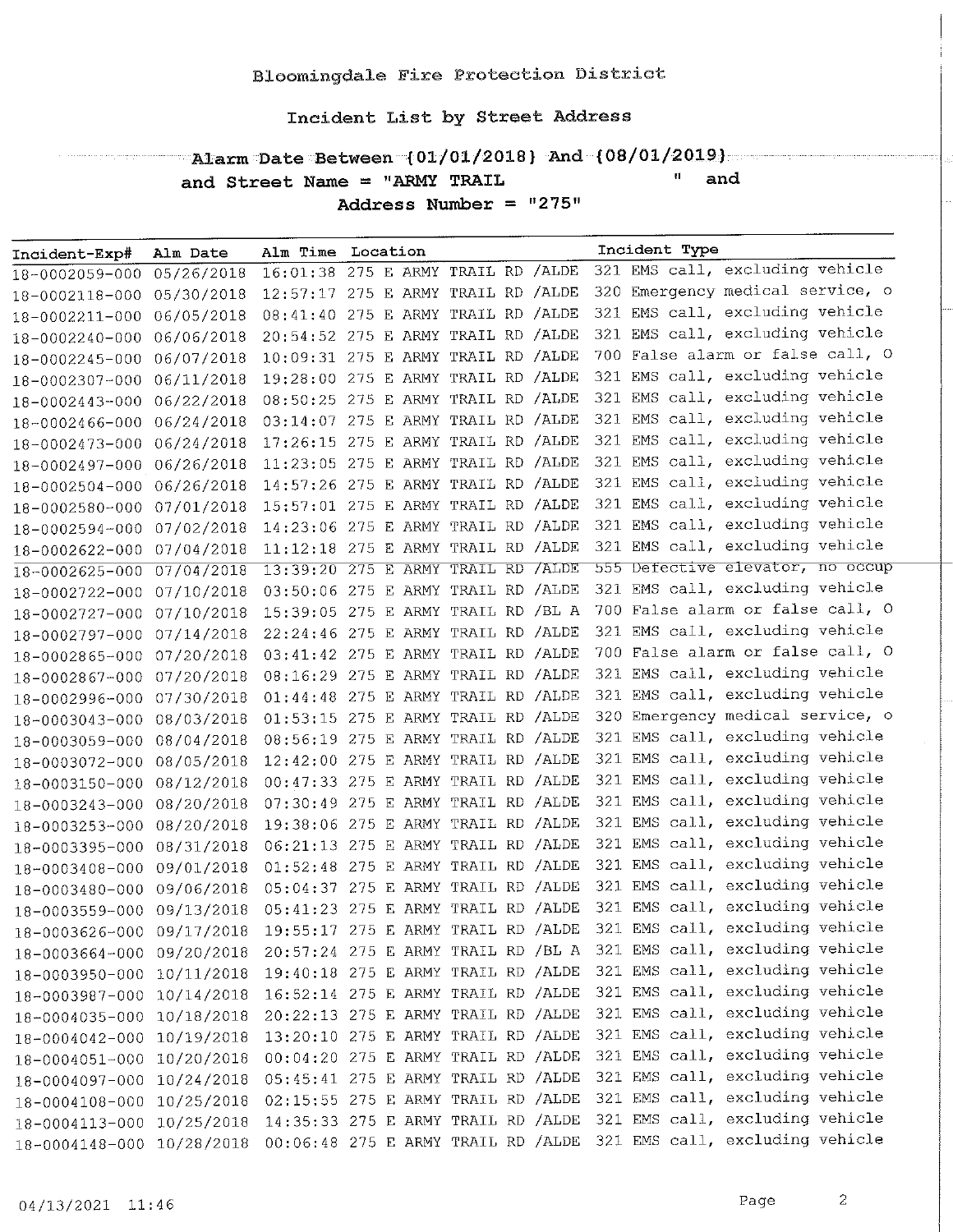Alarm Date Between (01/01/2018) And (08/01/2019) and Street Name = "ARMY TRAIL  $\mathbf{H}^{\pm}$ and Address Number =  $"275"$ 

| Incident-Exp#             | Alm Date                                      | Alm Time Location                    |  |  |  |     | Incident Type |                                  |  |
|---------------------------|-----------------------------------------------|--------------------------------------|--|--|--|-----|---------------|----------------------------------|--|
| 18-0004192-000            | 10/31/2018                                    | 09:02:43 275 E ARMY TRAIL RD /ALDE   |  |  |  |     |               | 700 False alarm or false call, O |  |
| 18-0004308-000            | 11/08/2018                                    | 02:48:34 275 E ARMY TRAIL RD /ALDE   |  |  |  |     |               | 321 EMS call, excluding vehicle  |  |
| 18-0004311-000            | 11/08/2018                                    | 08:08:26 275 E ARMY TRAIL RD /ALDE   |  |  |  |     |               | 321 EMS call, excluding vehicle  |  |
| 18-0004412-000            | 11/15/2018                                    | 12:12:01 275 E ARMY TRAIL RD /ALDE   |  |  |  |     |               | 321 EMS call, excluding vehicle  |  |
| 18-0004446-000            | 11/17/2018                                    | 16:03:48 275 E ARMY TRAIL RD / ALDE  |  |  |  |     |               | 321 EMS call, excluding vehicle  |  |
| 18-0004460-000            | 11/18/2018                                    | 22:38:13 275 E ARMY TRAIL RD /ALDE   |  |  |  |     |               | 321 EMS call, excluding vehicle  |  |
| 18-0004585-000            | 11/26/2018                                    | 21:50:57 275 E ARMY TRAIL RD /ALDE   |  |  |  |     |               | 321 EMS call, excluding vehicle  |  |
| 18-0004626-000            | 11/29/2018                                    | 10:02:18 275 E ARMY TRAIL RD /ALDE   |  |  |  |     |               | 321 EMS call, excluding vehicle  |  |
| 18-0004662-000            | 12/01/2018                                    | 21:21:33 275 E ARMY TRAIL RD /ALDE   |  |  |  |     |               | 321 EMS call, excluding vehicle  |  |
| 18-0004697-000            | 12/04/2018 22:08:57 275 E ARMY TRAIL RD /ALDE |                                      |  |  |  |     |               | 321 EMS call, excluding vehicle  |  |
| 18-0004704-000            | 12/05/2018                                    | 14:21:19 275 E ARMY TRAIL RD /ALDE   |  |  |  |     |               | 321 EMS call, excluding vehicle  |  |
| 18-0004727-000            | 12/07/2018                                    | 13:59:15 275 E ARMY TRAIL RD /ALDE   |  |  |  |     |               | 321 EMS call, excluding vehicle  |  |
| 18-0004817-000            | 12/14/2018                                    | 08:16:44 275 E ARMY TRAIL RD /ALDE   |  |  |  |     |               | 321 EMS call, excluding vehicle  |  |
| 18-0004826-000            | 12/14/2018                                    | 17:36:01 275 E ARMY TRAIL RD /ALDE   |  |  |  |     |               | 321 EMS call, excluding vehicle  |  |
| 18-0004878-000            | 12/18/2018                                    | 11:28:36 275 E ARMY TRAIL RD /ALDE   |  |  |  |     |               | 321 EMS call, excluding vehicle  |  |
| 18-0004879-000            | 12/18/2018                                    | $11:48:47$ 275 E ARMY TRAIL RD /ALDE |  |  |  |     |               | 745 Alarm system activation, no  |  |
| 18-0004929-000            | 12/21/2018                                    | 08:04:50 275 E ARMY TRAIL RD /ALDE   |  |  |  |     |               | 321 EMS call, excluding vehicle  |  |
| 18-0004954-000            | 12/23/2018                                    | 08:37:29 275 E ARMY TRAIL RD /ALDE   |  |  |  |     |               | 321 EMS call, excluding vehicle  |  |
| 18-0004959-000 12/24/2018 |                                               | 03:32:07 275 E ARMY TRAIL RD /ALDE   |  |  |  |     |               | 321 EMS call, excluding vehicle  |  |
| 18-0004999-000            | 12/27/2018                                    | 02:27:22 275 E ARMY TRAIL RD / ROOM  |  |  |  |     |               | 321 EMS call, excluding vehicle  |  |
| 19-0000130-000            | 01/09/2019                                    | 22:44:59 275 E ARMY TRAIL RD /ALDE   |  |  |  |     |               | 321 EMS call, excluding vehicle  |  |
| 19-0000184-000 01/14/2019 |                                               | 07:50:41 275 E ARMY TRAIL RD /ALDE   |  |  |  | 321 |               | EMS call, excluding vehicle      |  |
| 19-0000201-000            | 01/15/2019                                    | $10:27:54$ 275 E ARMY TRAIL RD /ALDE |  |  |  |     |               | 321 EMS call, excluding vehicle  |  |
| 19-0000212-000            | 01/16/2019                                    | 12:53:01 275 E ARMY TRAIL RD / ALDE  |  |  |  |     |               | 321 EMS call, excluding vehicle  |  |
| 19-0000292-000            | 01/21/2019                                    | 20:03:02 275 E ARMY TRAIL RD /ALDE   |  |  |  |     |               | 321 EMS call, excluding vehicle  |  |
| 19-0000348-000            | 01/25/2019                                    | 10:33:37 275 E ARMY TRAIL RD /ALDE   |  |  |  |     |               | 321 EMS call, excluding vehicle  |  |
| 19-0000374-000            | 01/27/2019                                    | 17:32:43 275 E ARMY TRAIL RD /ALDE   |  |  |  |     |               | 321 EMS call, excluding vehicle  |  |
| 19-0000400-000            | 01/29/2019                                    | $08:15:01$ 275 E ARMY TRAIL RD /ALDE |  |  |  |     |               | 321 EMS call, excluding vehicle  |  |
| 19-0000410-000            | 01/30/2019                                    | 02:46:04 275 E ARMY TRAIL RD /ALDE   |  |  |  |     |               | 321 EMS call, excluding vehicle  |  |
| 19-0000530-000 02/03/2019 |                                               | 18:05:15 275 E ARMY TRAIL RD /ALDE   |  |  |  |     |               | 321 EMS call, excluding vehicle  |  |
| 19-0000533-000            | 02/04/2019                                    | 04:24:00 275 E ARMY TRAIL RD /ALDE   |  |  |  |     |               | 321 EMS call, excluding vehicle  |  |
| 19-0000575-000 02/07/2019 |                                               | 06:13:05 275 E ARMY TRAIL RD /ALDE   |  |  |  |     |               | 321 EMS call, excluding vehicle  |  |
| 19-0000577-000 02/07/2019 |                                               | 07:03:22 275 E ARMY TRAIL RD /ALDE   |  |  |  |     |               | 321 EMS call, excluding vehicle  |  |
| 19-0000648-000            | 02/13/2019                                    | 09:00:44 275 E ARMY TRAIL RD /BL A   |  |  |  |     |               | 321 EMS call, excluding vehicle  |  |
| 19-0000664-000            | 02/14/2019                                    | 13:01:31 275 E ARMY TRAIL RD / ALDE  |  |  |  |     |               | 321 EMS call, excluding vehicle  |  |
| 19-0000678-000            | 02/15/2019                                    | 10:57:23 275 E ARMY TRAIL RD /BL A   |  |  |  |     |               | 321 EMS call, excluding vehicle  |  |
| 19-0000694-000            | 02/16/2019                                    | 19:30:38 275 E ARMY TRAIL RD / ALDE  |  |  |  |     |               | 321 EMS call, excluding vehicle  |  |
| 19-0000787-000            | 02/24/2019                                    | $00:12:13$ 275 E ARMY TRAIL RD /ALDE |  |  |  |     |               | 321 EMS call, excluding vehicle  |  |
| 19-0000842-000            | 02/27/2019                                    | 11:39:01 275 E ARMY TRAIL RD /ALDE   |  |  |  |     |               | 321 EMS call, excluding vehicle  |  |
| 19-0000875-000            | 03/02/2019                                    | 08:54:01 275 E ARMY TRAIL RD /ALDE   |  |  |  |     |               | 321 EMS call, excluding vehicle  |  |
| 19-0000877-000            | 03/02/2019                                    | 11:10:35 275 E ARMY TRAIL RD /ALDE   |  |  |  |     |               | 321 EMS call, excluding vehicle  |  |
| 19-0000900-000 03/04/2019 |                                               | 09:03:19 275 E ARMY TRAIL RD /ALDE   |  |  |  |     |               | 321 EMS call, excluding vehicle  |  |

 $\overline{3}$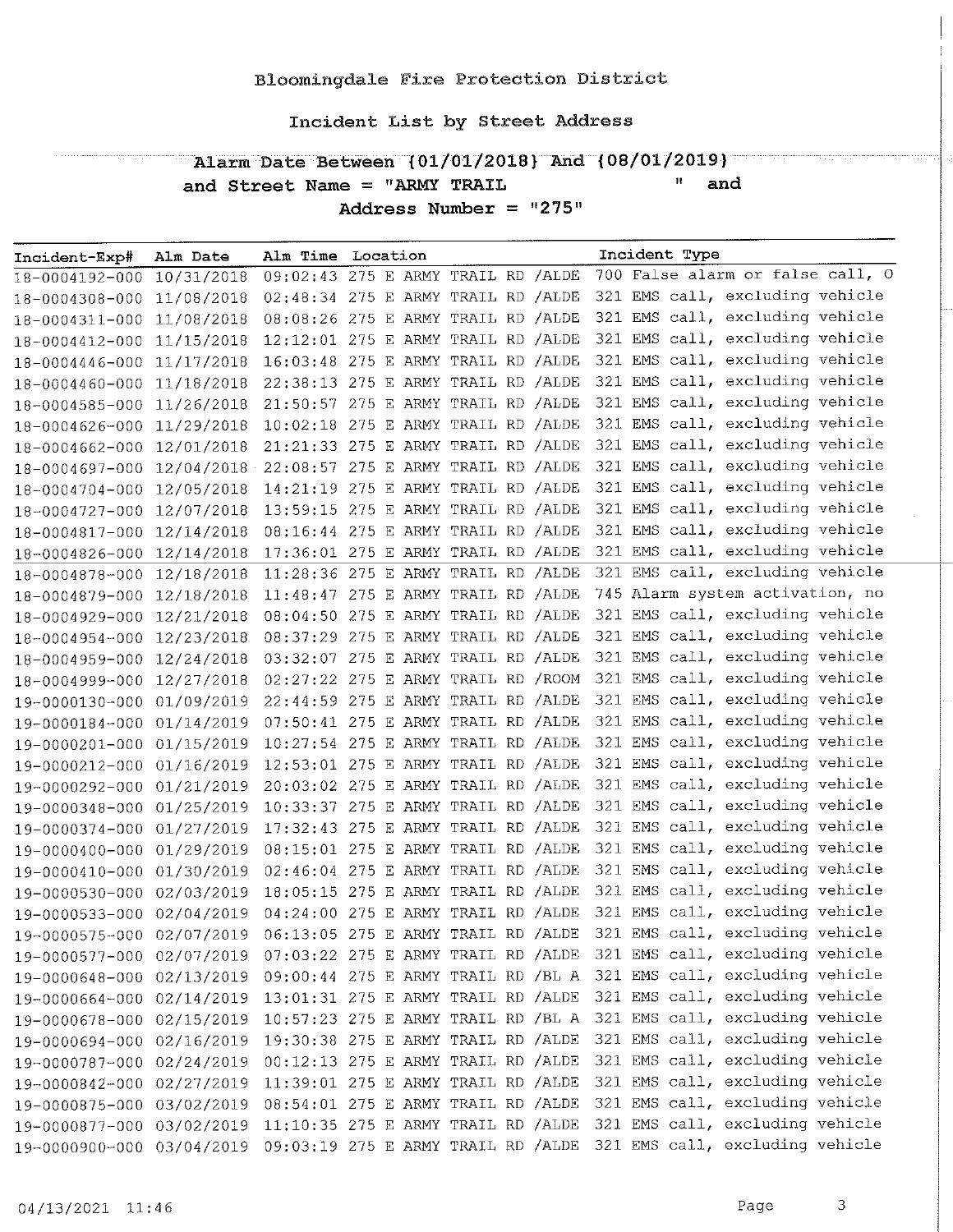#### " and and Street Name = "ARMY TRAIL

Address Number =  $"275"$ 

| Incident-Exp#             | Alm Date   | Alm Time Location                    |  |  |  |     | Incident Type                    |
|---------------------------|------------|--------------------------------------|--|--|--|-----|----------------------------------|
| 19-0000954-000            | 03/08/2019 | 09:12:40 275 E ARMY TRAIL RD /ALDE   |  |  |  |     | 321 EMS call, excluding vehicle  |
| 19-0000994-000            | 03/10/2019 | 20:22:19 275 E ARMY TRAIL RD /ALDE   |  |  |  |     | 321 EMS call, excluding vehicle  |
| 19-0000997-000            | 03/11/2019 | 02:22:20 275 E ARMY TRAIL RD /BL A   |  |  |  |     | 700 False alarm or false call, O |
| 19-0001073-000            | 03/16/2019 | 00:22:16 275 E ARMY TRAIL RD /ALDE   |  |  |  |     | 700 False alarm or false call, O |
| 19-0001086-000            | 03/17/2019 | 03:03:45 275 E ARMY TRAIL RD /ALDE   |  |  |  |     | 321 EMS call, excluding vehicle  |
| 19-0001128-000            | 03/19/2019 | 09:25:09 275 E ARMY TRAIL RD /ALDE   |  |  |  |     | 321 EMS call, excluding vehicle  |
| 19-0001175-000 03/22/2019 |            | 06:31:28 275 E ARMY TRAIL RD /ALDE   |  |  |  | 321 | EMS call, excluding vehicle      |
| 19-0001250-000 03/27/2019 |            | 22:27:22 275 E ARMY TRAIL RD /110    |  |  |  |     | 321 EMS call, excluding vehicle  |
| 19-0001309-000            | 04/01/2019 | 12:55:18 275 E ARMY TRAIL RD /ALDE   |  |  |  |     | 321 EMS call, excluding vehicle  |
| 19-0001346-000            | 04/03/2019 | 22:08:44 275 E ARMY TRAIL RD /ALDE   |  |  |  |     | 554 Assist invalid               |
| 19-0001359-000            | 04/05/2019 | 08:26:01 275 E ARMY TRAIL RD /ALDE   |  |  |  |     | 743 Smoke detector activation, n |
| 19-0001445-000            | 04/10/2019 | 00:00:14 275 E ARMY TRAIL RD /ALDE   |  |  |  |     | 321 EMS call, excluding vehicle  |
| 19-0001454-000            | 04/10/2019 | 19:49:53 275 E ARMY TRAIL RD /304    |  |  |  |     | 321 EMS call, excluding vehicle  |
| 19-0001580-000 04/19/2019 |            | $13:12:58$ 275 E ARMY TRAIL RD /ALDE |  |  |  |     | 321 EMS call, excluding vehicle  |
| 19-0001676-000            | 04/26/2019 | 03:28:57 275 E ARMY TRAIL RD /ALDE   |  |  |  |     | 321 EMS call, excluding vehicle  |
| 19-0001693-000            | 04/27/2019 | 06:50:01 275 E ARMY TRAIL RD / ALDE  |  |  |  |     | 321 EMS call, excluding vehicle  |
| 19-0001718-000            | 04/29/2019 | 12:38:43 275 E ARMY TRAIL RD /ALDE   |  |  |  |     | 321 EMS call, excluding vehicle  |
| 19-0001726-000            | 04/30/2019 | 13:08:09 275 E ARMY TRAIL RD /ALDE   |  |  |  |     | 321 EMS call, excluding vehicle  |
| 19-0001756-000            | 05/02/2019 | 08:23:28 275 E ARMY TRAIL RD / ALDE  |  |  |  |     | 321 EMS call, excluding vehicle  |
| 19-0001772-000            | 05/03/2019 | 17:43:17 275 E ARMY TRAIL RD / ALDE  |  |  |  |     | 321 EMS call, excluding vehicle  |
| 19-0001811-000 05/07/2019 |            | 17:00:34 275 E ARMY TRAIL RD /ALDE   |  |  |  | 321 | EMS call, excluding vehicle      |
| 19-0001820-000 05/08/2019 |            | 14:09:53 275 E ARMY TRAIL RD /ALDE   |  |  |  | 321 | EMS call, excluding vehicle      |
| 19-0001904-000 05/14/2019 |            | 14:24:11 275 E ARMY TRAIL RD /ALDE   |  |  |  |     | 321 EMS call, excluding vehicle  |
| 19-0001912-000 05/15/2019 |            | 03:31:45 275 E ARMY TRAIL RD /ALDE   |  |  |  |     | 321 EMS call, excluding vehicle  |
| 19-0001978-000 05/20/2019 |            | 18:40:09 275 E ARMY TRAIL RD /ALDE   |  |  |  |     | 321 EMS call, excluding vehicle  |
| 19-0002010-000            | 05/23/2019 | 00:08:54 275 E ARMY TRAIL RD /ALDE   |  |  |  |     | 321 EMS call, excluding vehicle  |
| 19-0002018-000            | 05/23/2019 | 14:19:54 275 E ARMY TRAIL RD / ALDE  |  |  |  | 321 | EMS call, excluding vehicle      |
| 19-0002117-000            | 05/30/2019 | 11:54:33 275 E ARMY TRAIL RD /ALDE   |  |  |  |     | 321 EMS call, excluding vehicle  |
| 19-0002163-000 06/02/2019 |            | 10:12:25 275 E ARMY TRAIL RD /ALDE   |  |  |  | 321 | EMS call, excluding vehicle      |
| 19-0002169-000 06/02/2019 |            | 19:43:05 275 E ARMY TRAIL RD / ALDE  |  |  |  |     | 321 EMS call, excluding vehicle  |
| 19-0002242-000            | 06/08/2019 | 13:48:28 275 E ARMY TRAIL RD / ALDE  |  |  |  |     | 321 EMS call, excluding vehicle  |
| 19-0002252-000 06/09/2019 |            | 10:09:54 275 E ARMY TRAIL RD /BL A   |  |  |  |     | 321 EMS call, excluding vehicle  |
| 19-0002260-000 06/09/2019 |            | 15:19:19 275 E ARMY TRAIL RD / ALDE  |  |  |  |     | 321 EMS call, excluding vehicle  |
| 19-0002277-000            | 06/11/2019 | 05:51:11 275 E ARMY TRAIL RD /ALDE   |  |  |  |     | 321 EMS call, excluding vehicle  |
| 19-0002281-000            | 06/11/2019 | 08:16:40 275 E ARMY TRAIL RD /ALDE   |  |  |  |     | 321 EMS call, excluding vehicle  |
| 19-0002334-000            | 06/15/2019 | 08:43:12 275 E ARMY TRAIL RD / ALDE  |  |  |  |     | 554 Assist invalid               |
| 19-0002355-000            | 06/17/2019 | 09:28:52 275 E ARMY TRAIL RD /ALDE   |  |  |  |     | 321 EMS call, excluding vehicle  |
| 19-0002360-000            | 06/17/2019 | 18:35:05 275 E ARMY TRAIL RD /ALDE   |  |  |  |     | 321 EMS call, excluding vehicle  |
| 18-0003829-000            | 10/03/2018 | 02:02:31 275 E ARMY TRAIL RD / ALDE  |  |  |  |     | 321 EMS call, excluding vehicle  |
| 18-0003850-000            | 10/04/2018 | 09:18:08 275 E ARMY TRAIL RD / ALDE  |  |  |  |     | 743 Smoke detector activation, n |
| 18-0003881-000            | 10/06/2018 | 13:07:03 275 E ARMY TRAIL RD /ALDE   |  |  |  |     | 321 EMS call, excluding vehicle  |
| 18-0003884-000 10/06/2018 |            | 17:45:00 275 E ARMY TRAIL RD / ALDE  |  |  |  |     | 321 EMS call, excluding vehicle  |

 $\sqrt{4}$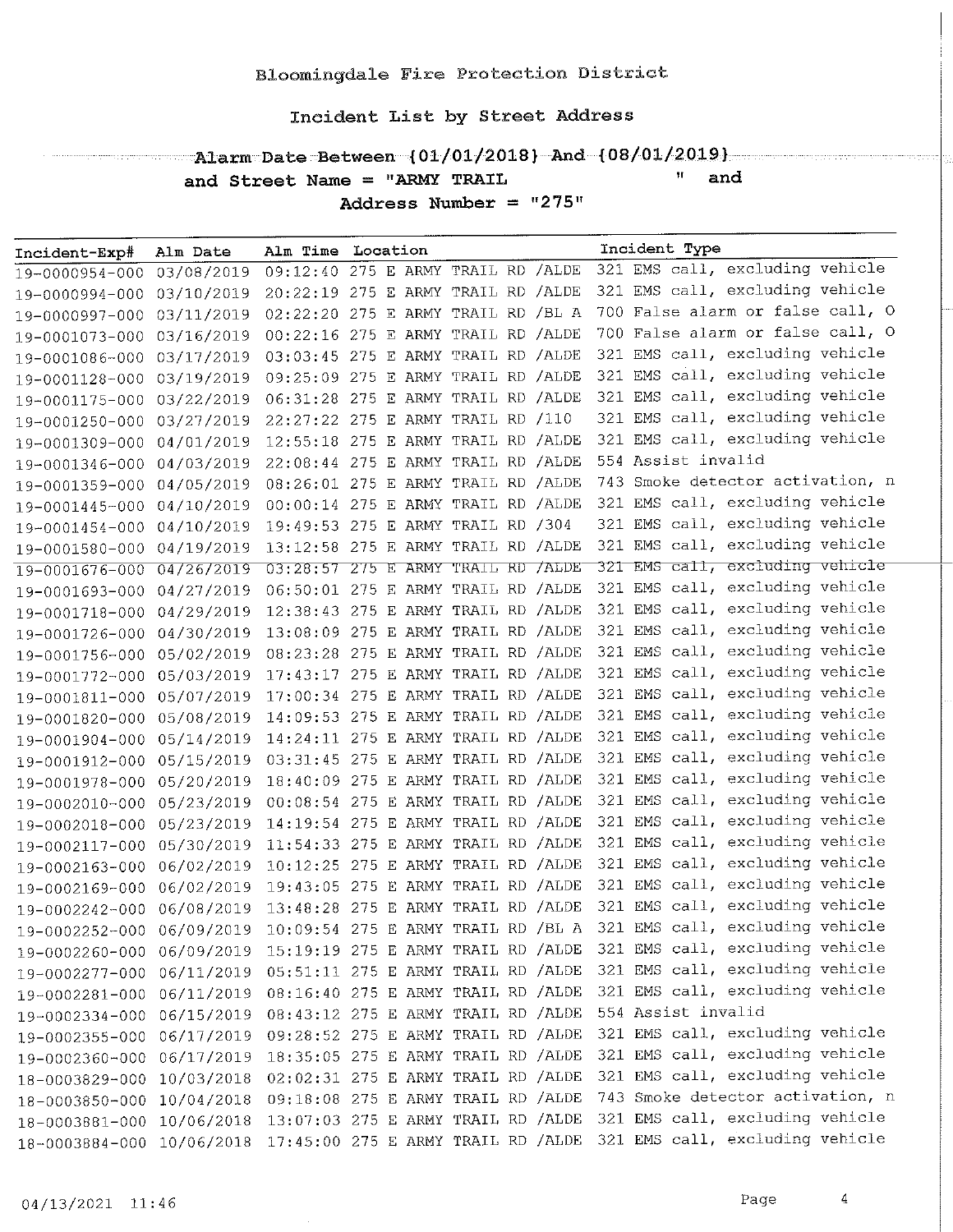- Alarm Date Between (01/01/2018) And (08/01/2019) and Street Name = "ARMY TRAIL " and

Address Number =  $"275"$ 

| Incident-Exp# Alm Date    |            | Alm Time Location                   |  |  |  | Incident Type |                                                                     |  |
|---------------------------|------------|-------------------------------------|--|--|--|---------------|---------------------------------------------------------------------|--|
| 18-0003889-000            | 10/07/2018 | 12:59:51 275 E ARMY TRAIL RD / ROOM |  |  |  |               | 321 EMS call, excluding vehicle                                     |  |
| 18-0000618-000 02/09/2018 |            | 18:21:23 275 E ARMY TRAIL RD        |  |  |  |               | 321 EMS call, excluding vehicle                                     |  |
| 18-0000890-000            | 02/28/2018 | 15:14:17 275 E ARMY TRAIL RD        |  |  |  |               | 321 EMS call, excluding vehicle                                     |  |
| 18-0001631-000 04/25/2018 |            | 22:47:24 275 E ARMY TRAIL RD        |  |  |  |               | 622 No Incident found on arrival                                    |  |
| 18-0002750-000            | 07/12/2018 | 06:26:37 275 E ARMY TRAIL RD        |  |  |  |               | 321 EMS call, excluding vehicle                                     |  |
| 18-0004979-000            | 12/25/2018 | 13:30:19 275 E ARMY TRAIL RD        |  |  |  |               | 321 EMS call, excluding vehicle                                     |  |
| 19-0002137-000 05/31/2019 |            | 13:35:11 275 E ARMY TRAIL RD        |  |  |  |               | 321 EMS call, excluding vehicle                                     |  |
| 19-0002224-000            | 06/06/2019 | 14:45:43 275 E ARMY TRAIL RD        |  |  |  |               | 321 EMS call, excluding vehicle                                     |  |
| 19-0002956-000            | 06/26/2019 | 14:58:34 275 E ARMY TRAIL RD        |  |  |  |               | 321 EMS call, excluding vehicle                                     |  |
| 19-0002967-000            | 06/27/2019 | 04:47:28 275 E ARMY TRAIL RD        |  |  |  |               | 700 False alarm or false call, O                                    |  |
| 19-0003192-000 07/12/2019 |            | 12:48:14 275 E ARMY TRAIL RD        |  |  |  |               | 321 EMS call, excluding vehicle                                     |  |
| 19-0003190-000            | 07/12/2019 | 11:31:01 275 E ARMY TRAIL RD        |  |  |  |               | 321 EMS call, excluding vehicle                                     |  |
| 19-0003195-000 07/13/2019 |            | 02:38:56 275 E ARMY TRAIL RD        |  |  |  |               | 321 EMS call, excluding vehicle                                     |  |
| 19-0003202-000 07/13/2019 |            | 17:10:12 275 E ARMY TRAIL RD /203   |  |  |  |               | 321 EMS call, excluding vehicle                                     |  |
| 19-0003233-000 07/16/2019 |            | 09:49:01 275 E ARMY TRAIL RD /222   |  |  |  |               | 321 EMS call, excluding vehicle                                     |  |
| 19-0003274-000 07/18/2019 |            | 19:34:27 275 E ARMY TRAIL RD        |  |  |  |               | 321 EMS call, excluding vehicle                                     |  |
| 19-0003303-000 07/20/2019 |            | 07:26:00 275 E ARMY TRAIL RD        |  |  |  |               | 321 EMS call, excluding vehicle                                     |  |
| 19-0003398-000 07/26/2019 |            | 11:15:00 275 E ARMY TRAIL RD        |  |  |  |               | 321 EMS call, excluding vehicle                                     |  |
| 19-0003406-000 07/27/2019 |            | 04:37:35 275 E ARMY TRAIL RD /216   |  |  |  |               | 321 EMS call, excluding vehicle                                     |  |
| 19-0003434-000 07/29/2019 |            | 02:06:00 275 E ARMY TRAIL RD        |  |  |  |               | 321 EMS call, excluding vehicle                                     |  |
| 19-0003471-000 07/31/2019 |            | 23:40:03 275 E ARMY TRAIL RD        |  |  |  |               | 321 EMS call, excluding vehicle                                     |  |
| 18-0003913-000 10/09/2018 |            | 03:44:58 275 E ARMY TRAIL RD /STEA  |  |  |  |               | 321 EMS call, excluding vehicle                                     |  |
| 19-0001429-000 04/08/2019 |            | 18:51:40 275 E ARMY TRAIL RD / GL S |  |  |  |               | 321 EMS call, excluding vehicle                                     |  |
| 18-0003747-000 09/26/2018 |            | 19:08:12 275 E ARMY TRAIL RD /STEA  |  |  |  |               | 321 EMS call, excluding vehicle                                     |  |
| 19-0003287-000 07/19/2019 |            |                                     |  |  |  |               | 13:08:00 275 E ARMY TRAIL RD / Glen 321 EMS call, excluding vehicle |  |

Total Incident Count 193

 $04/13/2021$  11:46

 $\overline{5}$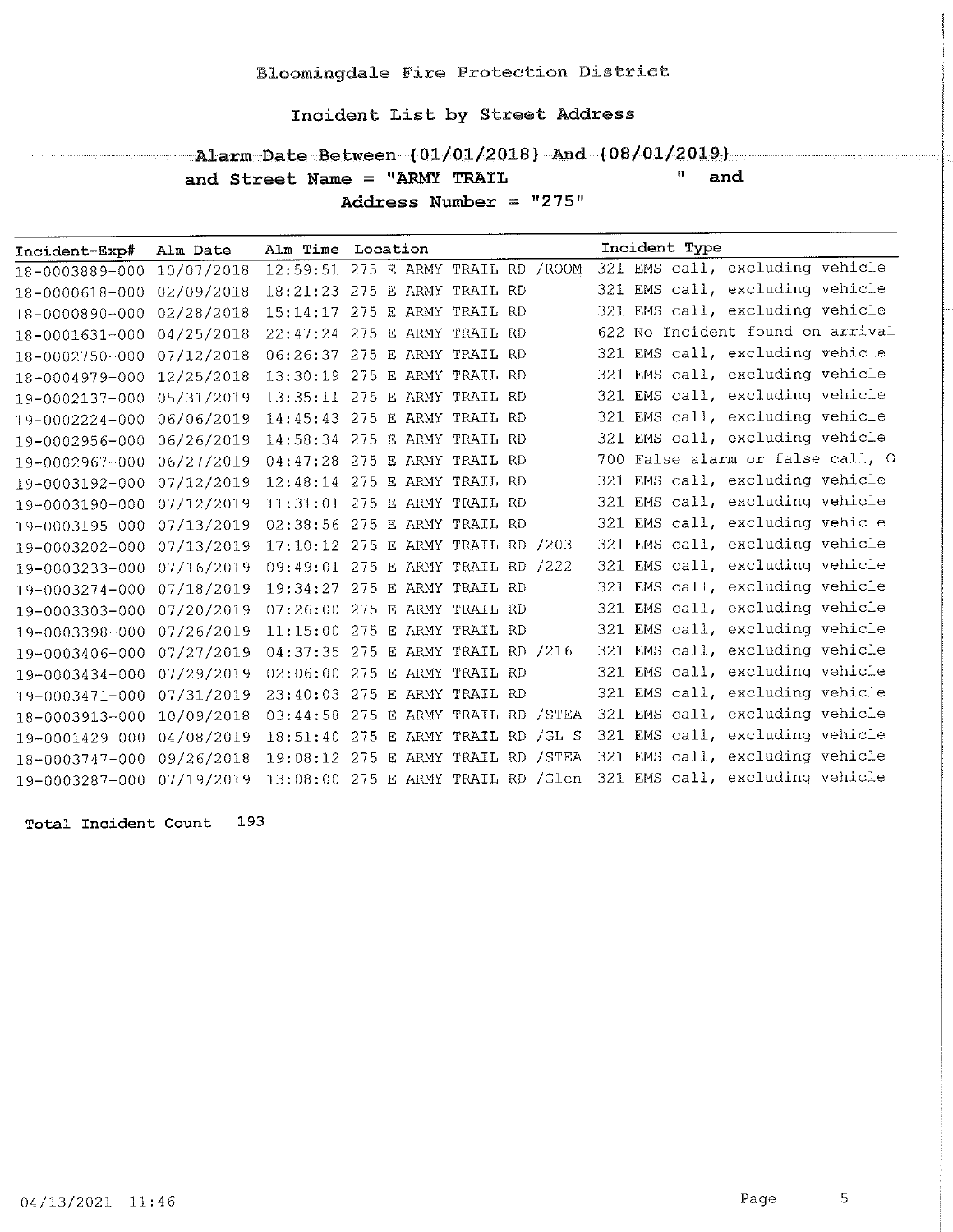is a simple parameter of the constant  $\hat{p}_i$  , we consider the constant of the constant  $\hat{p}_i$ 

|                             |            | View: * Fire (NFIRS) List w/ times v Edit   View All |                                 |                                                    | Refresh: Never Refresh<br>v                                                          |                    |
|-----------------------------|------------|------------------------------------------------------|---------------------------------|----------------------------------------------------|--------------------------------------------------------------------------------------|--------------------|
| Incident Date:<br>Between Y | 08/01/2019 | to $10/22/2019$                                      |                                 | Shift:<br>$\mathbf{v}$ all<br>Equal<br>0           | Reset Filters<br>$\checkmark$<br>Gо<br>$\hat{\mathbf{v}}$                            |                    |
| ೇ New                       |            | <b>Bulk Actions</b><br>v                             | □ Select All Records (46)       |                                                    | Results Per Page 25 v<br>$\left  1 - 25$ of 46 $\left  5 \right $ $\left  2 \right $ |                    |
| Status                      | Validity   | Alarm Date/Time                                      | incident<br>Number              | Incident Type                                      | Incident Address                                                                     | Member<br>Report F |
| Final/QC'd                  | 100        | 10/17/2019 11:23:02                                  | 19-4541                         | EMS call, excluding vehicle accident with injury   | 275 East ARMY TRAIL Road Apt 117                                                     | John F             |
| Final/QC'd                  | 100        | 10/16/2019 21:13:56                                  | 19-4531                         | EMS call, excluding vehicle accident with injury   | 275 East ARMY TRAIL Road                                                             | Brian F            |
| Final/QC d                  | 100        | 10/16/2019 16:23:49                                  | 19-4528                         | EMS call, excluding vehicle accident with injury   | 275 East ARMY TRAIL Road Apt BL 225-1                                                | Josepi             |
| Final/QC d                  | 100        | 10/13/2019 15:21:28                                  | 19-4479                         | EMS call, excluding vehicle accident with injury   | 275 East ARMY TRAIL Road                                                             | Walter             |
| Final/QC'd                  | 100        | 10/9/2019 02:48:40                                   | 19-4431                         | EMS call, excluding vehicle accident with injury   | 275 East ARMY TRAIL Road Apt 221 BL                                                  | Denny              |
| Final/QC'd                  | 100        | 10/5/2019 15:49:20                                   | 19-4360                         | EMS call, excluding vehicle accident with injury   | 275 East ARMY TRAIL Road Apt 105                                                     | Denny              |
| Final/QC'd                  | 100        | 10/5/2019 14:26:31                                   | 19-4359                         | EMS call, excluding vehicle accident with injury   | 275 East ARMY TRAIL Road Apt 314                                                     | David I            |
| Final/QC'd                  | 100        | 10/3/2019 17:27:12                                   | 19-4334                         | EMS call, excluding vehicle accident with injury   | 275 East ARMY TRAIL Road                                                             | Zachar             |
| Final/QC'd                  | 100        | 10/3/2019 13:10:56                                   | 19-4329                         | EMS call, excluding vehicle accident with injury   | 275 East ARMY TRAIL Road                                                             | Zachar             |
| Final/QC'd                  | 100        | 10/2/2019 16:07:06                                   | 19-4319                         | EMS call, excluding vehicle accident with injury   | 275 East ARMY TRAIL Road Apt 202                                                     | Tyler C            |
| Final/QC'd                  | 100        | 9/30/2019 22:38:18                                   | 19-4300                         | EMS call, excluding vehicle accident with injury   | 275 East ARMY TRAIL Road Apt 106                                                     | Roberl             |
| Final/QC'd                  | 100        | 9/29/2019 10:55:00                                   | 19-4285                         | EMS call, excluding vehicle accident with injury   | 275 East ARMY TRAIL Road Apt 221                                                     | Denny              |
| Final/QC'd                  | 100        | 9/28/2019 21:36:36                                   | 19-4279                         | EMS call, excluding vehicle accident with injury   | 275 East ARMY TRAIL Road                                                             | Thom.              |
| Final/QC'd                  | 100        | 9/28/2019 10:27:12                                   | 19-4268                         | EMS call, excluding vehicle accident with injury   | 275 East ARMY TRAIL Road                                                             | Denny              |
| Final/QC'd                  | 100        | 9/27/2019 09:53:53                                   | 19-4254                         | EMS call, excluding vehicle accident with injury   | 275 East ARMY TRAIL Road Apt 203C                                                    | Willian            |
| Final/QC'd                  | 100        | 9/24/2019 09:47:00                                   | 19-4215                         | EMS call, excluding vehicle accident with injury   | 275 East ARMY TRAIL Road                                                             | Denny              |
| Final/QC'd                  | 100        | 9/23/2019 23:32:17                                   | 19-4212                         | EMS call, excluding vehicle accident with injury   | 275 East ARMY TRAIL Road                                                             | Jerem:             |
| Final/QC'd                  | 100        | 9/17/2019 19:29:05                                   | 19-4129                         | EMS call, excluding vehicle accident with injury   | 275 East ARMY TRAIL Road Apt 211-B                                                   | Denny              |
| Final/QC'd                  | 100        | 9/17/2019 19:07:18                                   | 19-4128                         | EMS call, excluding vehicle accident with injury   | 275 East ARMY TRAIL Road                                                             | Denny              |
| Final/QC'd                  | 100        | 9/12/2019 11:44:34                                   | 19-4055                         | Service call, other                                | 275 East ARMY TRAIL Road                                                             | Matthi             |
| Final/QC'd                  | 100        | 9/6/2019 06:15:06                                    | 19-3983                         | EMS call, excluding vehicle accident with injury   | 275 East ARMY TRAIL Road Apt 216 BL                                                  | Denny              |
| State Nay                   | Valility   | ABAA3568 PAAZ:43                                     | Incident<br>Nymber <sub>2</sub> | In EMS rely packuding vehicle accident with injury | Indide Fest ARMY TRAIL Road                                                          | Member<br>Report¥  |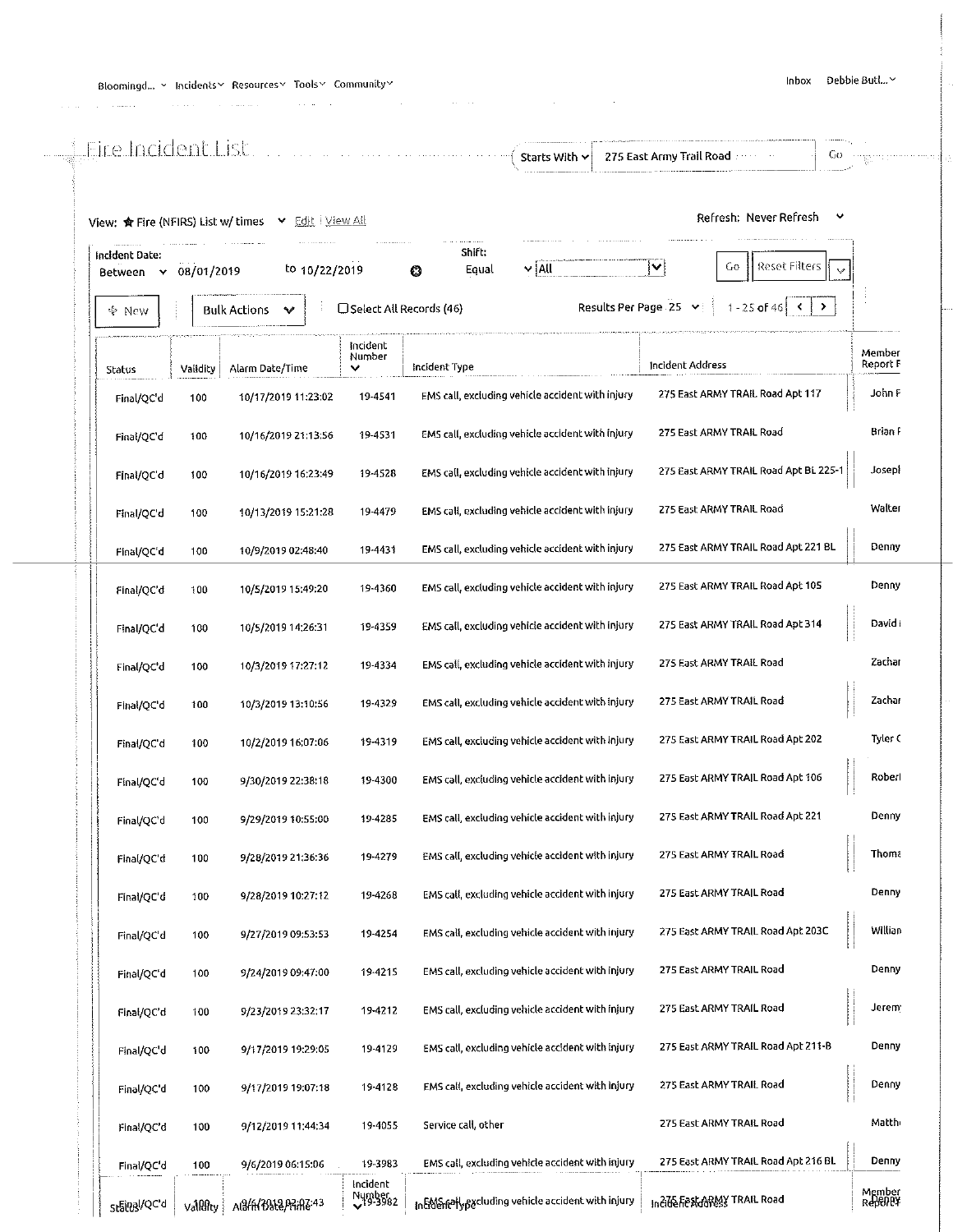| Final/OC'd | 100                   | 9/6/2019 00:53:22  | 19-3981 | EMS call, excluding vehicle accident with injury | 275 East ARMY TRAIL Road Apt 225 BL | :Denny  |
|------------|-----------------------|--------------------|---------|--------------------------------------------------|-------------------------------------|---------|
| Final/QC'd | 100                   | 8/31/2019 22:10:55 | 19-3919 | EMS call, excluding vehicle accident with injury | 275 East ARMY TRAIL Road Apt 119    | Willian |
|            | <b>College</b><br>100 | 8/30/2019 12:36:36 | 19-3898 | EMS call, excluding vehicle accident with injury | 275 East ARMY TRAIL Road            | Denny   |
|            |                       |                    |         | Results Per Page 25                              | $1 - 25$ of 46                      |         |